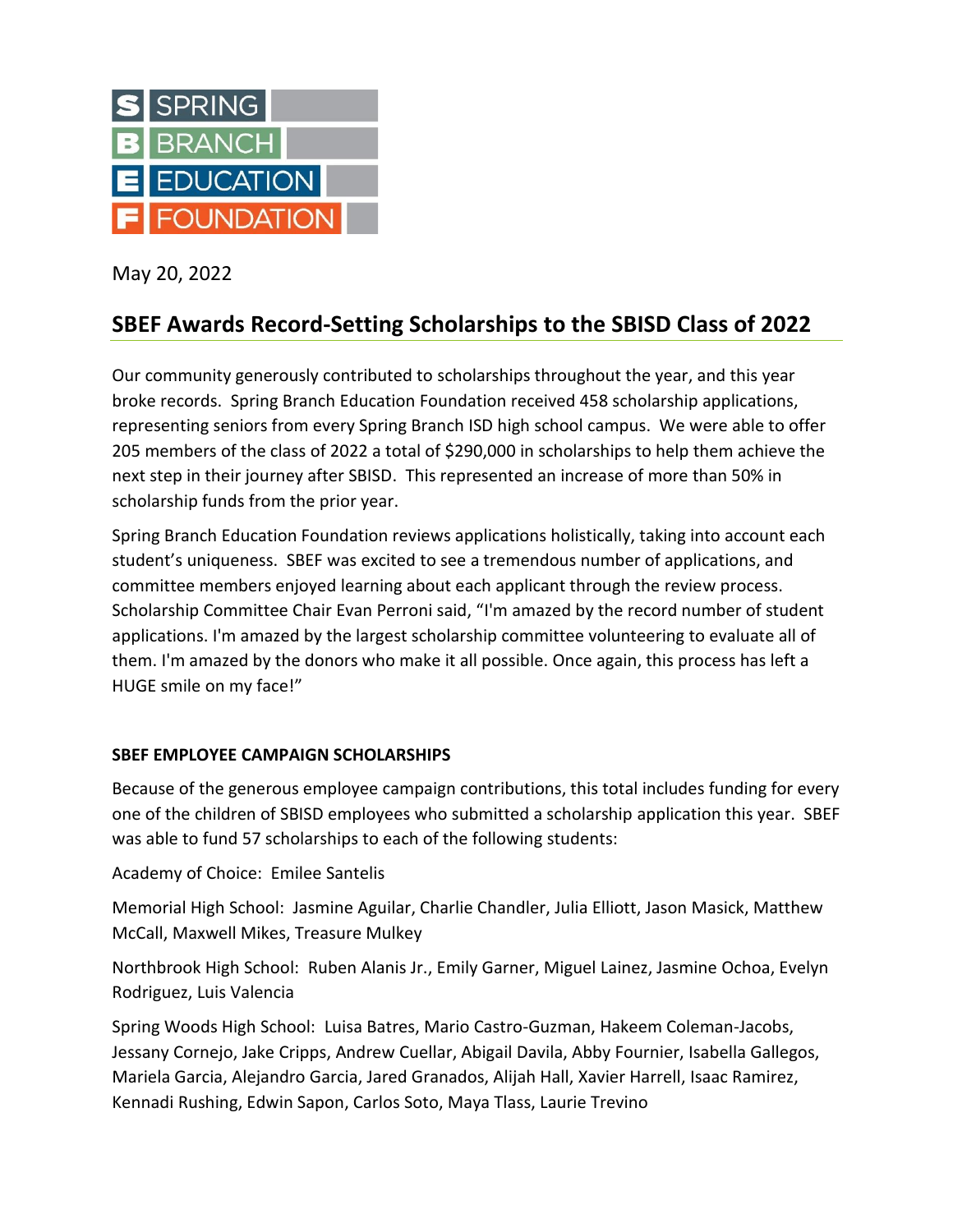Stratford High School: Gianna Avila, Kesteren Beck, Catori Brisbin, Valentina Chelala, Avery Cooper, Artemisa de Jager, Matthew Griffith, Ellie Grizzell, Grace Hare, Jose Herrera, Noah Hudman, Harrison Mansfield, Kennedy Mayer, Cameron Muckridge, Evan Oxspring, De'Era Reed, Lucia Romo, Lamis Sawaf, Tiarra Simmons, Kendall Tacker

Westchester Academy: Eduardo Gonzalez, Isaias Juarez, Muntazer Naqvi

### **COMMUNITY SCHOLARSHIPS**

Community members and groups designated to students of particular schools or programs, as well as generously funding scholarships available to any graduate in SBISD pursuing military service or any technical, 2-year, or 4-year post-graduate program. The following scholarships were awarded to the class of 2022:

# **Frank Bain Memorial Scholarship**

Alex Zuniga – Northbrook High School

# **Jennie Vought Baker Memorial Scholarship**

Hannah Kothari, Renee Read – Memorial High School

# **Sarah Chidgey Scholarship**

Tyler Cobb – Stratford High School

# **Benjamin Cuellar Scholarship**

Gabriella Carvelli – Stratford High School

# **Friends Scholarship**

Alysa Madriz – Memorial High School

Rafael Rojas – Spring Woods High School

# **Ruth Gerum Memorial Scholarship**

Hy Cao – Memorial High School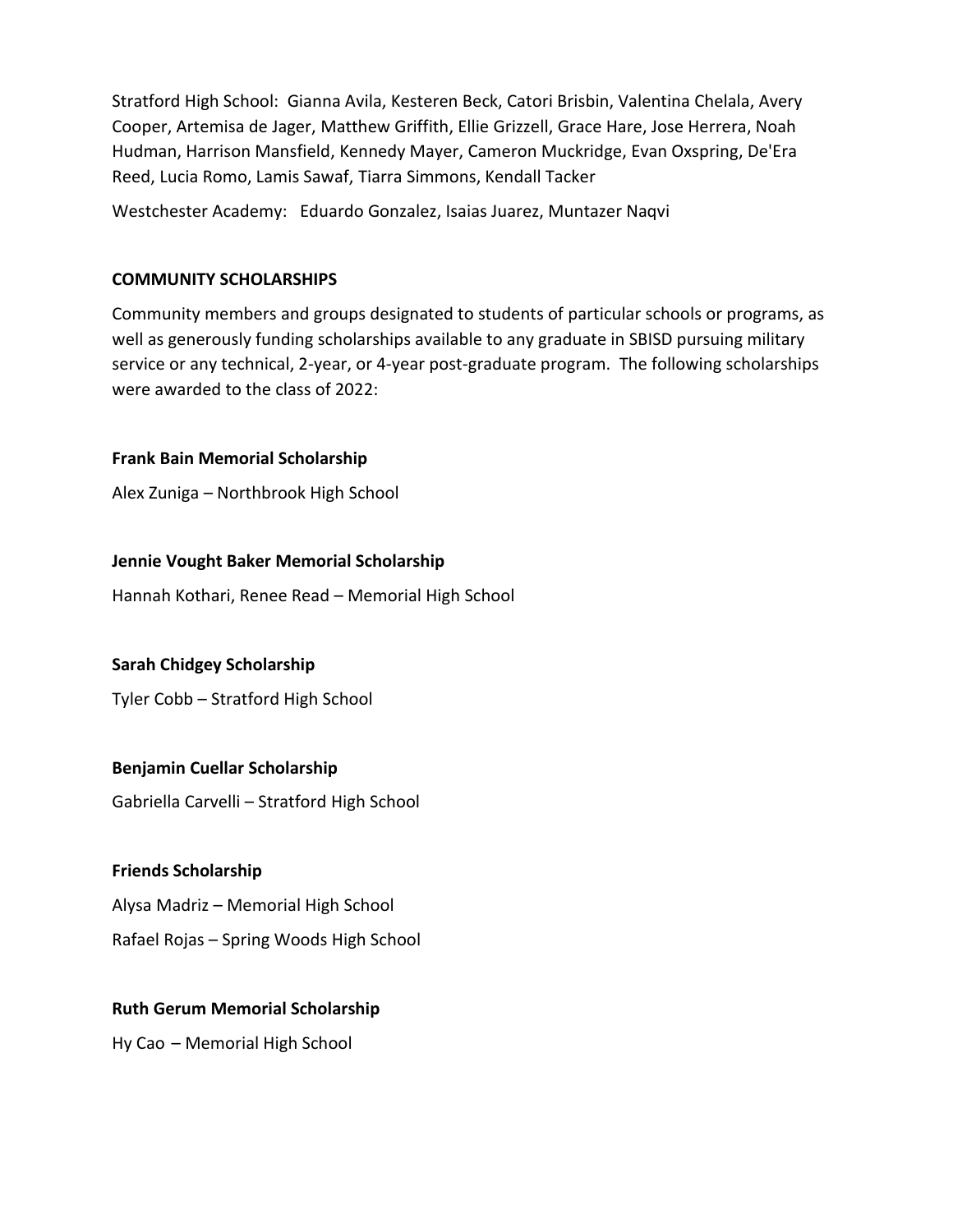# **Girl Scout Troop 126025 Scholarship**

Grace Le – Westchester Academy

#### **Goldstein-Altman Scholarship**

Anna Graber, Kinslee Hanagan-Baack, Hannah McCormack, Avery Nguyen, Morgan Valdivieso – Memorial High School

### **Los Carnales / La Familia MC Nation Scholarship**

Mayra Ceron Campos – Northbrook High School

# **Lions Club Scholarship**

Stephanie Flores, Tania Lagunas – Northbrook High School Grace Fyfe, Brandon Gonzalez – Spring Woods High School

### **Make It Happen Scholarship**

Lorena Rodriguez – Northbrook High School Alexia Lara – Spring Woods High School

# **Memorial Drive Elementary Dad's Club Scholarship**

Ana Rivas – Memorial High School

# **Memorial High School Booster Club Scholarship**

Mary Fielder – Memorial High School

# **Mom of Boys Scholarship** Walker Hoffman – Northbrook High School Addison Mitchell – Stratford High School

# **Monica Neubauer Scholarship**

Isabel Acevedo, Michelle Venegas Torres– Memorial High School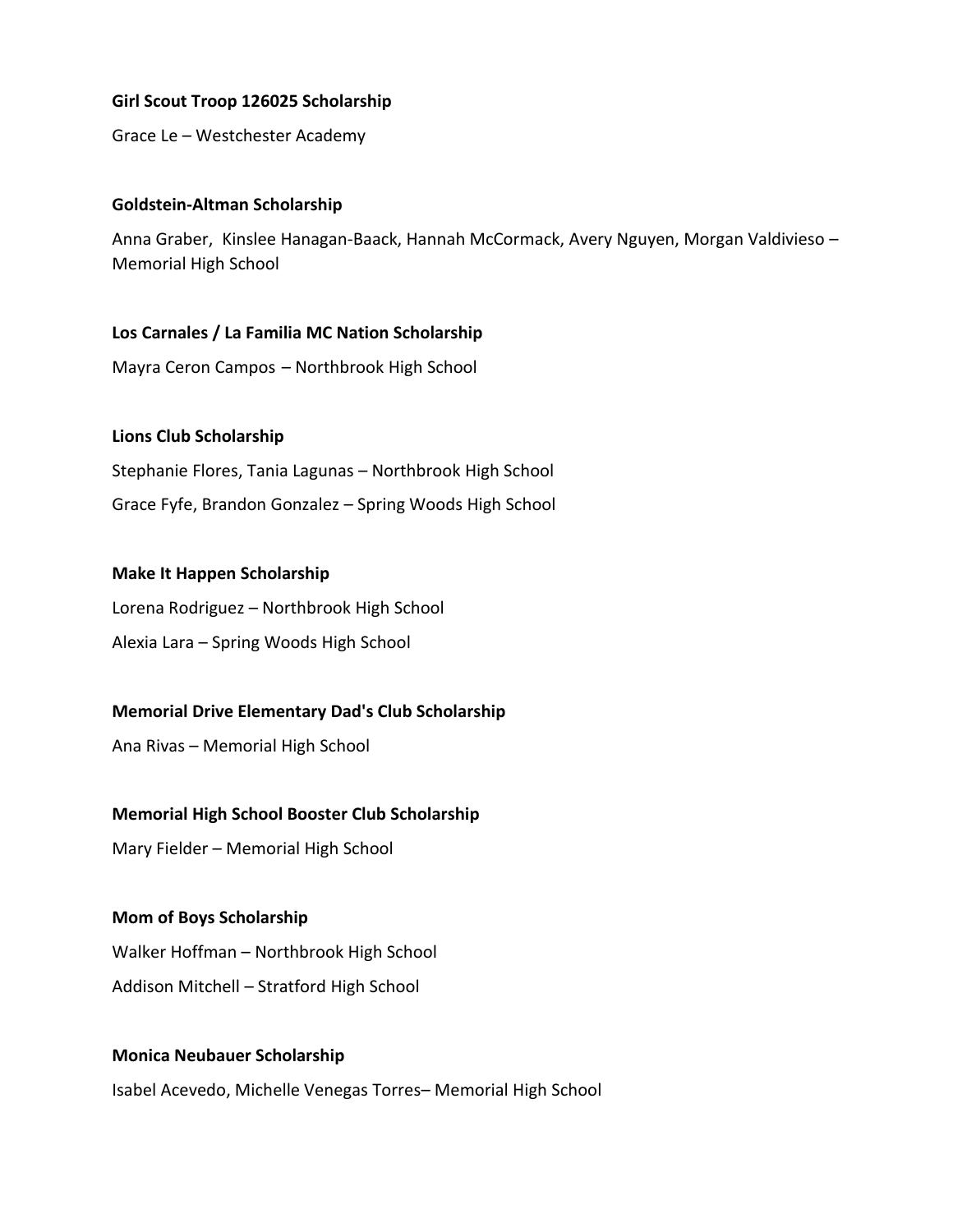# **Tommy Neumann Music/Fine Arts Scholarship**

Shania Echaverry, Josue Iglesias – Northbrook High School

**Rachel Pendray Scholarship** Vanessa Delgado, Diana Ortega, Daisy Sanchez – Spring Woods High School

**Prosperity Bank Scholarship** Amanda Lopez – Northbrook High School

**The Raymond Family Scholarship**

Reynaldo Hernandez, Jose Ibarra, Samantha Ortiz Perez – Northbrook High School Jimena Morales – Northbrook High School/Academy of Choice

### **Rummel Creek Men's Club Education Scholarship**

Josephine Liu – Memorial High School Alex Zhang – Spring Branch Academic Institute/Stratford High School Hope Coltrin, Lauren Dietert, William Johnson – Stratford High School

#### **Mallory & James Shaddix Scholarship**

Luis Calderon – Northbrook High School Claire Turner – Spring Woods High School

#### **Stephen F. Austin State University: Ragusa and Rose Scholarship**

Jazmin Eguia – Northbrook High School

**Judy Weisend Scholarship**

Sebastian Guevara – Spring Woods High School

#### **Wilchester Men's Club Scholarship**

Cameron Ballard, Alexandra Boza, Cameron Donley, Michael Sledge, Caden Wang, Jasmine Zeng – Stratford High School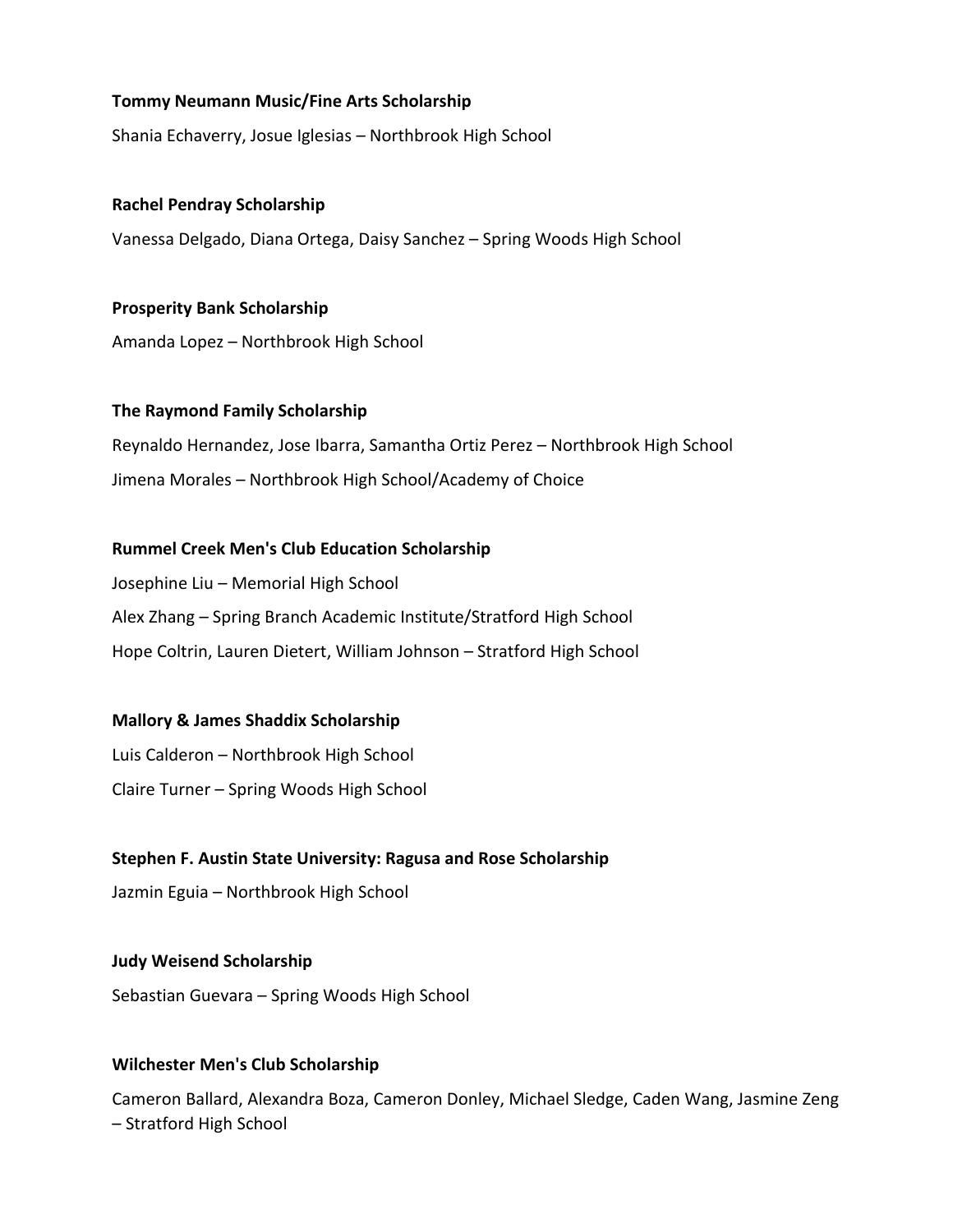# **Amy Mason Williams Memorial Scholarship**

Madelyn Olive, Regina Torrado – Memorial High School

## **SBISD ALUMNI SCHOLARSHIPS**

This year, SBISD alumni contributed almost \$27,900 to provide scholarships for students from their alma maters, in addition to students of any SBISD high school campuses. Scholarship winners for the class of 2022 are:

### **SBISD Alumni Scholarship**

Kathryn Carter, Avantika Matele, Mary Lacy Rieke – Memorial High School Catherine Piskurich – Stratford High School Dylan Nguyen – Westchester Academy

# **Spring Branch Senior High School Foundation Inc. Scholarship**

Jamison Appel, Rose Nguyen – Memorial High School

# **Spring Woods Alumni Scholarship**

Bria Singh – Spring Woods High School

# **Stratford Alumni Scholarship**

Kaitlyn Donnel, Ashley Jauregui – Stratford High School

# **Westchester Alumni Association Scholarship**

Angela Alvarado, Arlette Camacho, Evelyn Chinchankar, Isabella Garcia, Jazmin Orozco, Janet Truong, Daniela Valdes – Westchester Academy

# **PTA SCHOLARSHIPS**

Many Spring Branch Independent School District PTAs partner with SBEF to fund scholarships for students who have attended their campuses during their educational journey. Some PTAs also generously fund a scholarship for alumni of their Sister School campus. This year's winners are: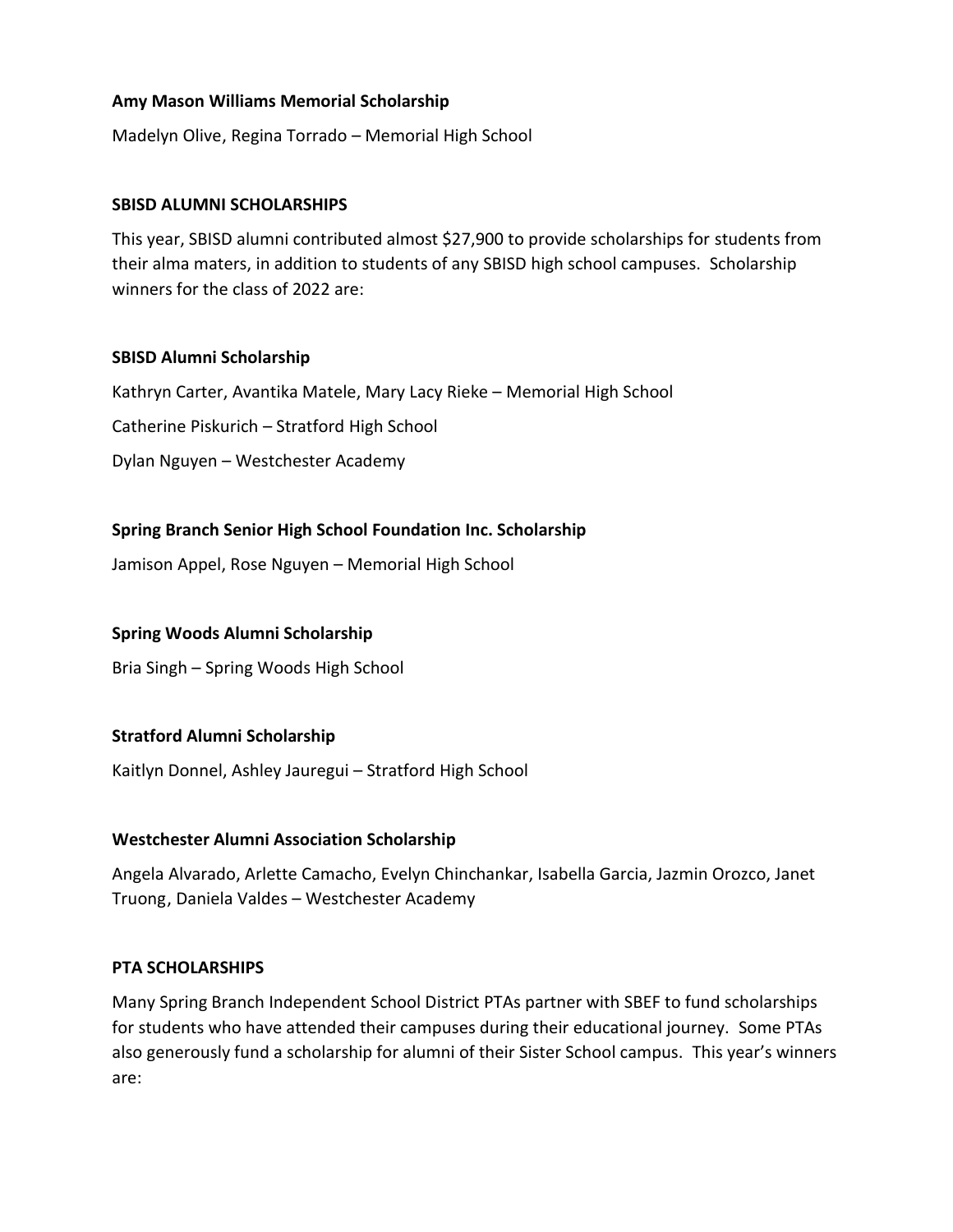#### **Bunker Hill Elementary PTA Scholarship**

Daniel Xu – Memorial High School

**Cornerstone Academy PTA Scholarship** Annika Vivekananthan – Memorial High School Ava Pluchino – Stratford High School Lynn Nguyen – Westchester Academy

**Frostwood Elementary PTA Scholarship** Tri Ha – Memorial High School

**Housman Elementary PTA Scholarship**

Jimena Gonzalez – Westchester Academy

**Hunters Creek Elementary PTA Scholarship** Sarah Davis, Antonio Quiroz – Memorial High School

**Meadow Wood Elementary PTA Scholarship**

Ainsley Lewis – Stratford High School

**Memorial Drive Elementary PTA Scholarship**

Valentin Espinoza – Northbrook High School

**Memorial High School PTA Scholarship** John (Trey) Engvall III – Memorial High School

**Memorial Middle School PTA Scholarship in Honor of Denise Nygard** Mary Perez – Stratford High School

**Memorial Middle School PTA Scholarship in Honor of Mark Miller** Ashley Wolf – Stratford High School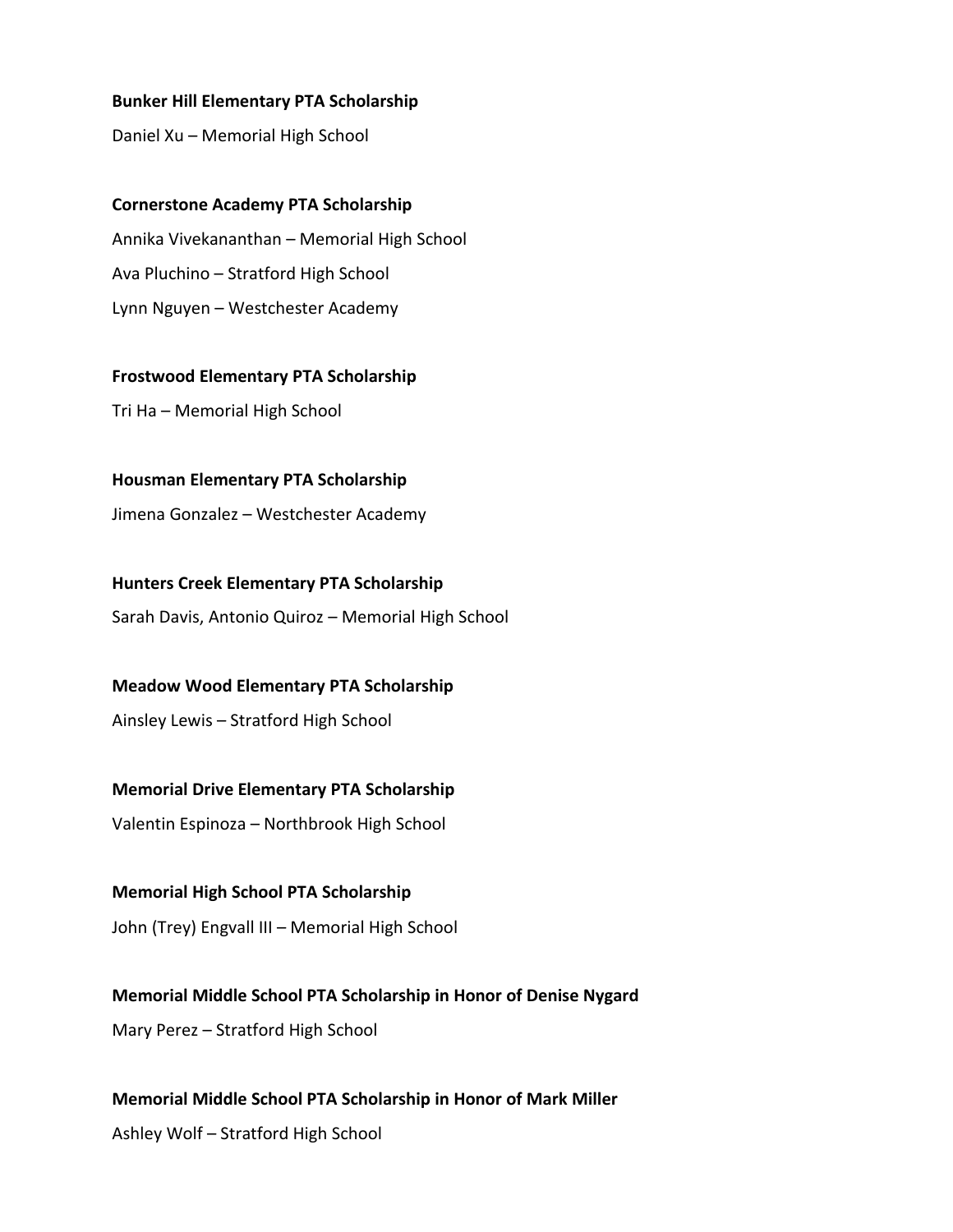# **Northbrook Raiders Scholarship Funded by Stratford PTSA**

Maria Contreras – Northbrook High School

**Nottingham Elementary PTA Scholarship** Ella Halper – Stratford High School

**The Karen Harrell Rummel Creek Elementary Scholarship** Kevin Zhang – Memorial High School

**Rummel Creek Elementary PTA Scholarship** Sophie Czelusta – Memorial High School Megan Guy – Stratford High School

**SBISD Council of PTAs Scholarship** Gabby Lyle – Memorial High School

**Sherwood Elementary PTA Scholarship** Moises Lopez – Spring Woods High School Miguel Rios Hernandez – Westchester Academy

#### **Spring Forest Middle School PTA Scholarship**

Ana Ramirez – Stratford High School

**Stratford High School PTSA Scholarship**

Ava Tummino – Stratford High School

**Valley Oaks Elementary PTA Scholarship** Carson Zahn – Memorial High School Reymundo Guerrero, Uzziel Luna – Spring Woods High School